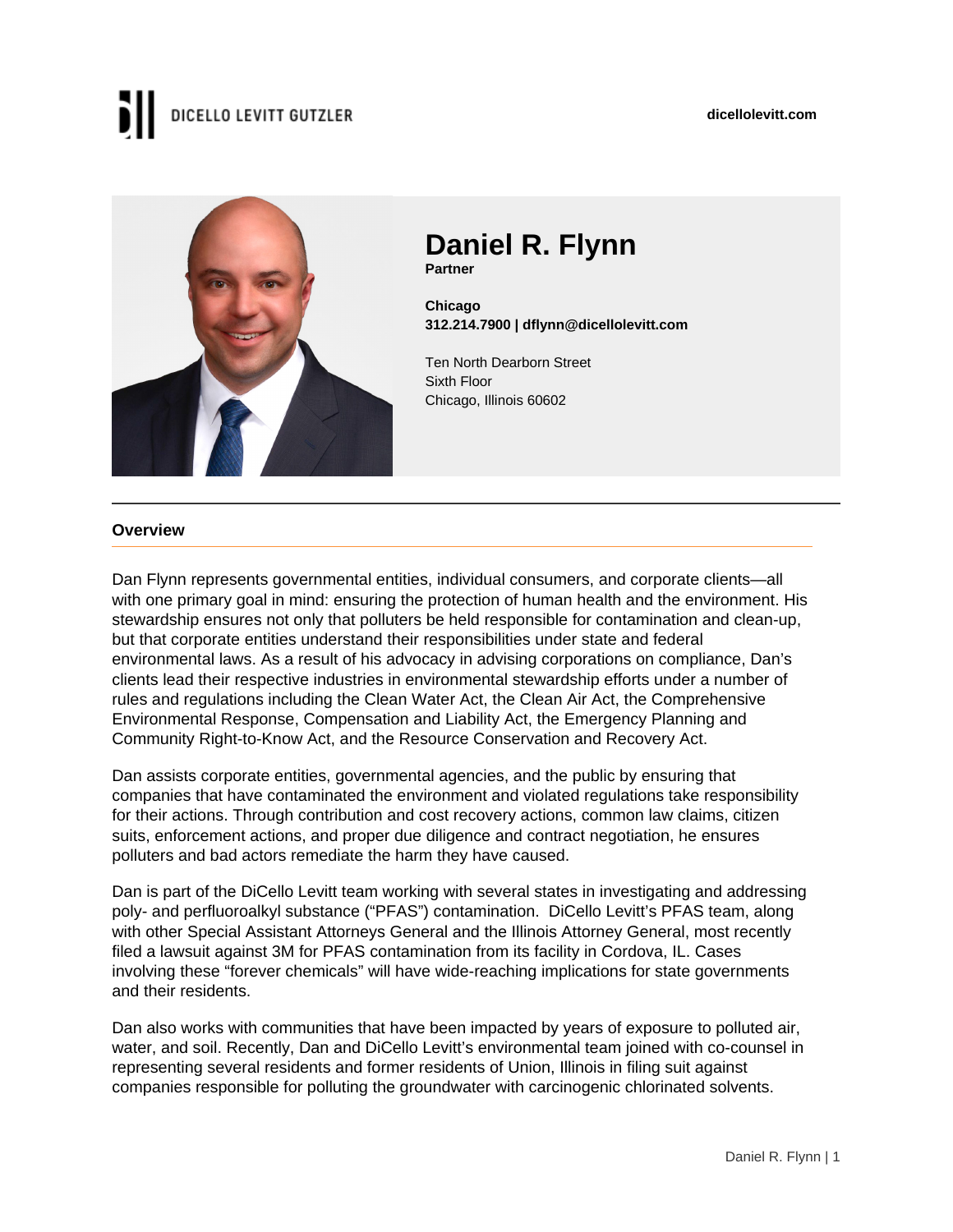# DICELLO LEVITT GUTZLER

Dan also serves as interim co-lead counsel in a class action on behalf of the residents of Rockton, Illinois and surrounding communities for property damages they sustained following a catastrophic fire at a local chemical factory.

In addition to his environmental work, Dan frequently counsels clients on developing and maintaining state-of-the-art safety and health programs that ensure all employees enjoy safe and healthful workplaces. He works closely with both his clients and the Occupational Safety and Health Administration ("OSHA") to enhance employee safety and health well beyond OSHA's minimum requirements.

### **Practice Areas**

APPELLATE AND POLICY ADVOCACY

ENVIRONMENTAL JUSTICE

PUBLIC CLIENT

#### **Education**

Indiana University Maurer School of Law, J.D., cum laude

Illinois Wesleyan University, B.A.

#### **Publications & Presentations**

"SCOTUS Checks and Balances the Trump EPA's Attacks on Clean Water", DiCello Levitt Environmental Practice Group Update (April 28, 2020)

"Uncertainty Abounds in Wake of WOTUS Repeal," The Illinois Manufacturer (Fourth Quarter 2019)

"OSHA Under the Trump Administration," American Society of Safety Professionals: Safety 2019 (June 11, 2019)

"Regulating Hazardous Chemicals: The Overlap Between EPA's Risk Management Program and OSHA's Process Safety Management Standard," Kentucky Chamber Environmental Conference (Mar. 15, 2019)

"Reducing Regulations: An OSHA Legislative and Enforcement Update," Indiana Safety & Health Expo (Feb. 28, 2019)

"Secretary of Labor Seeks to Limit Availability of Duplicative Defense to OSHA Citations," Forbes (Nov. 30, 2018)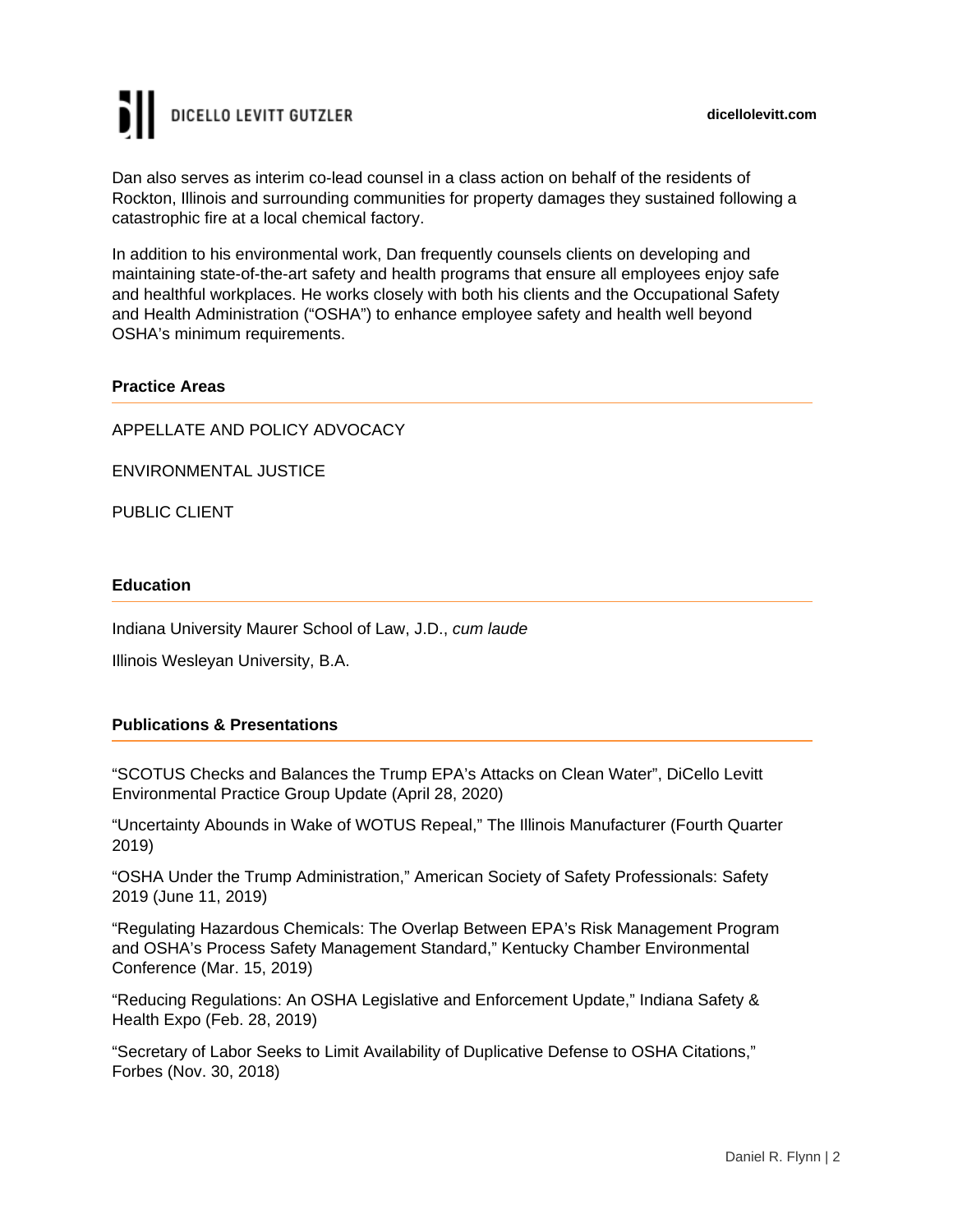#### **dicellolevitt.com**

# DICELLO LEVITT GUTZLER

"How To Navigate Temporary Worker Issues That Arise During OSHA Inspections," Forbes (Oct. 15, 2018)

"How Manufacturers Can Keep Temporary Workers Safe," Forbes (Aug. 31, 2018)

"Don't Forget OSHA Standards: Beyond EPA's Hazardous Chemical Requirements," Kentucky Chamber of Commerce: Environmental Conference (Mar. 8, 2018)

"Silica Update," CalCIMA Spring Thaw (Feb. 27, 2018)

"Reducing Regulations: An OSHA Legislative and Enforcement Update," North Dakota Safety Council: 45th Annual Safety Conference (Feb. 23, 2018)

"Legislative Update and What's Hot with OSHA," Assurex Global Loss Control & Claims Meeting (Sept. 13, 2017)

"OSHA Issues Final Rule on Recordkeeping Amendment/Enforcement Blueprint," Currents, Great Lakes Graphics Association (July 2016); LTFL Client Alerts, Leech Tishman Fuscaldo & Lampl LLC (May 11, 2016)

"EPA and OSHA – Self Audit Policies," Three Rivers Manufacturing Association, Joliet, Illinois (Mar. 15, 2016)

"OSHA Half-Day Workshop," Printing Industries of America and Great Lakes Graphics Association, Pewaukee, Wisconsin (Sept. 28, 2015)

"Another Blueprint for Enforcement: OSHA Announces Final Rule Amending Recordkeeping Standard," Pipeline, Underground Contractors Association (October 2014)

"Mid-Year OSHA Enforcement Update: Keep your Employees and Your Business Safe," Working Parts, SMC Business Councils (May/June 2014)

"What Environmental Lawyers Need to Know About CERCLA's Bona Fide Prospective Purchaser Provision," ExecSense Webinar (May 19, 2011)

"Shame on You: OSHA Regulation by Shaming," The Horton Group (Spring 2011)

"Potential Pitfalls of OSHA Settlements," Render (February 2011)

"Expanded Opportunities Under Clean Coal, Coal, and Renewable Energy Project Financing Bill," Seyfarth Shaw Environmental & Safety Report, Seyfarth Shaw LLP (Aug. 24, 2009)

#### **Admissions & Memberships**

#### **Bar Admissions**

Illinois

**Court Admissions**